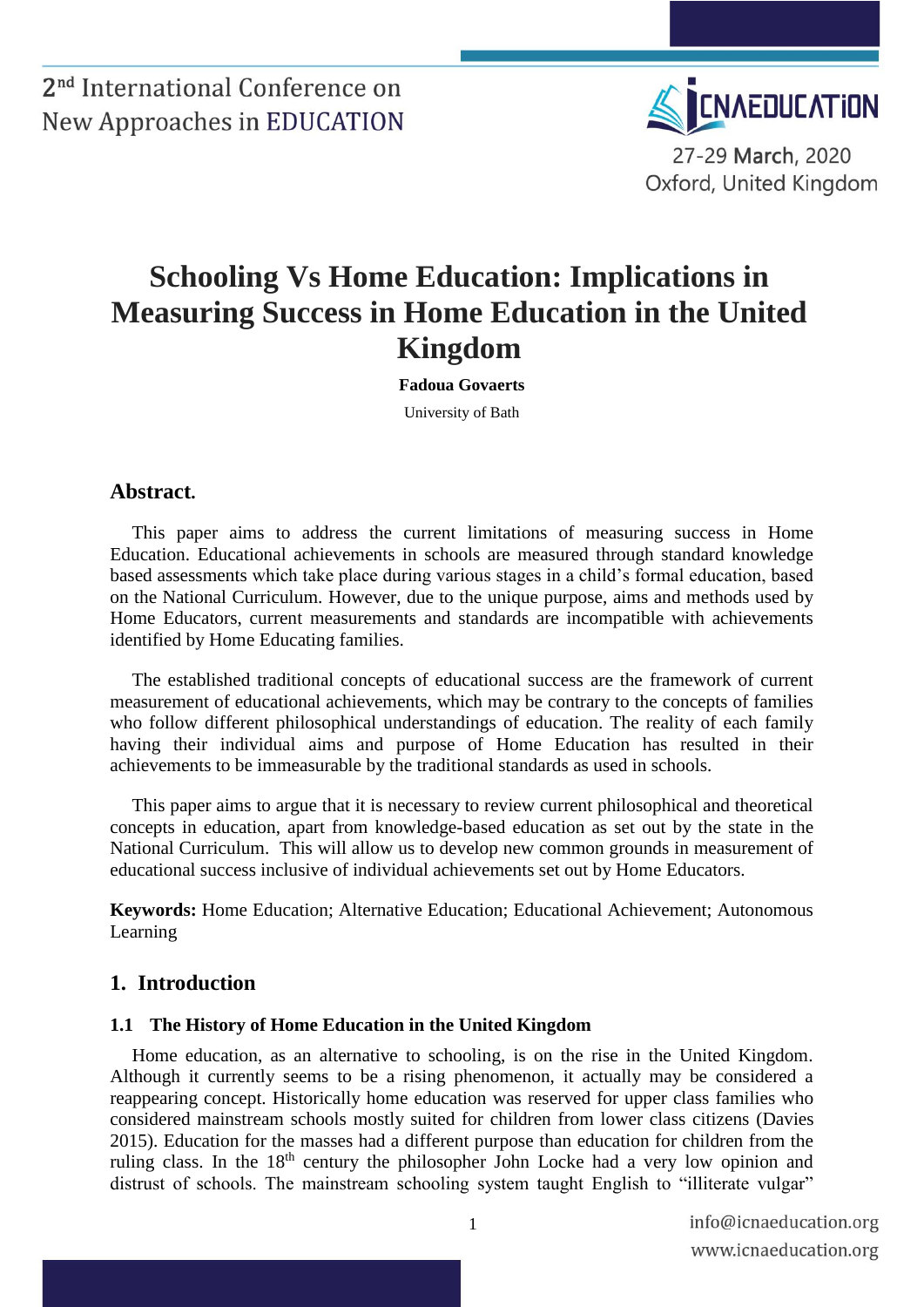

children, to his mind. On the other hand, in order to be a gentleman one needed Latin, French, history, geography and science [\(Tate 2015\)](#page-7-0). Tutors and parents were considered to be more able than school to induce a child into a mental state ready for learning, through their manipulations of the learning environment. In the  $18<sup>th</sup>$  century elite families engaged in home education, started to select professionals as tutors for subjects they themselves could not teach. Eventually, in the 19<sup>th</sup> century, courses were developed for mothers on how to educate their children [\(Davies 2015\)](#page-5-0). Later in the century, many parents whose children did attend school, felt less involved and became distanced from their children's education [\(Meighan](#page-5-1)  [1988\)](#page-5-1). Most illiterate parents simply spectated as their children became educated. Over time, however, the majority of parents had received a basic form of formal education, and school became the norm. It was the 1944 Education Act that is generally recognised to have played a major factor in the change in society to recognise educational provision only in an institutional setting and the concomitant decrease in home education. As a consequence in the 21<sup>st</sup> century, education has strongly been associated and frequently interpreted as "schooling" [\(Davies 2015\)](#page-5-0). Today, Home Educating parents may disagree with this association as the aims and purposes of Schooling (Education at school) and Home Education vary significantly.

#### **1.2 Current Home Education in United Kingdom**

In the United Kingdom the Education act states that education is the responsiblity of the parent. According to the Education Act 1966:

*The parent of every child of compulsory school age shall cause him to receive efficient fulltime education suitable –*

*(a) to his age, ability and aptitude, and*

*(b) to any special educational needs he may have, either by regular attendance at school or otherwise. (Education Act, 1996: section 7)*

 Hence, it is a parental choice to either send a child to school or to provide education `otherwise'.

Current Home Educators have either never sent their children to school, or have withdrawn their child from school at some point. If a child has never been to school it is likely the child not to be known to the Local Authority which results in non-monitoring and no guidance or support from the Local Authority.

If a parent decided to Home Educate while a child was registered at a school, the parent would have to give the school a written notice of withdrawal of the child, which initiates contact between the Local Authority and the parents. Henceforth, the child's educational provision is the parent's responsiblity. The Local Authority may enquire on the education provided by the parents and their educational philosophy, but only intervene if they think the child is at risk of educational/emotional/any other neglect. The law does not require to monitor or inspect or test the education provided at home after withdrawal from the school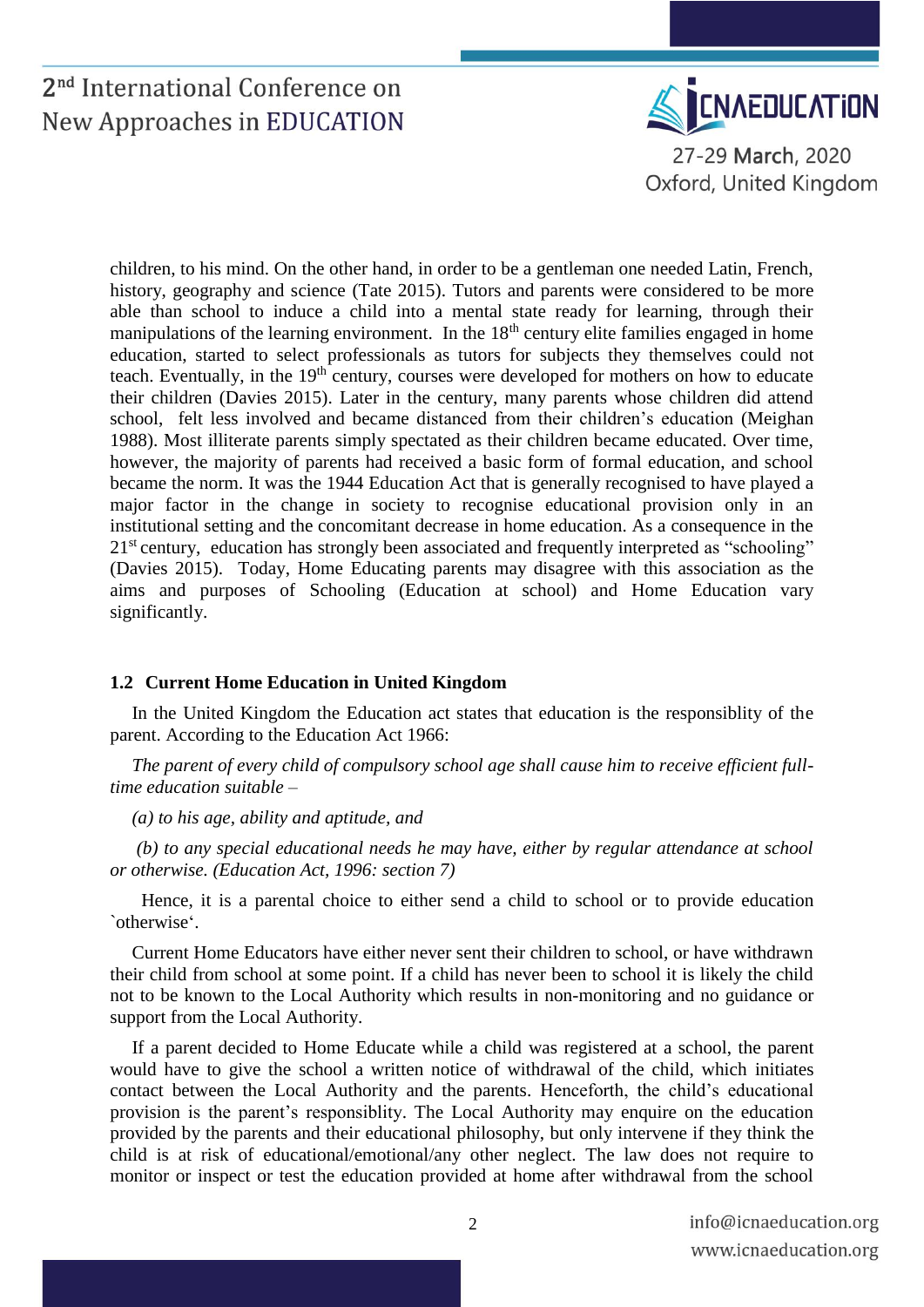

system [\(Davies 2015 \)](#page-5-2). This lack of control and acurate data on Home Educating families, may have resulted the increased negative association with Home Education that has been circulated through various media outlets.

### **2. Aims of Education**

The purpose of a system of public education is to graduate good citizens who have the necessary skills demanded in the marketplace and the capacity to enjoy contemporary society , as cited in [] However, with the fast-changing technology it has been argued whether this ideology is even still valid. The current skills demanded by the industry ask for creativity and innovation, rather than basic literacy and numeracy. Bass (1997) argues that the purpose of education is the perpetuation of society (even when it changes) with its core values intact. This leads to the question whether the purpose of Home Education is compatible with the purpose of schooling.

#### **2.1 Purpose of schooling and Home Education**

The historical debate regarding the purpose and aim of education is never-ending. Philosophers since Socrates and Pluto have questioned the purpose of education [\(Tate 2015\)](#page-7-0) and will undoubtedly continue to. Tate (2015) names a number of educational philosophers who have influenced the western perception of the purpose of education. His work illustrates the contrasts of viewpoints over history which all can be related and may even be implemented currently. Aristotle maintained that all citizens belonged to the state and therefore education was the responsibility of the state and not the family. Therefore, education was to be seen as a state's duty. However, education was not universal and citizens had to be distinguished between those who ruled and who had to be ruled. Children themselves were seen by Aristotle as citizens who could not make decisions on behalf of themselves. As a consequence it was a state's duty to look after them as the state sees fit. Tate moves on to the work of Rousseau who had a significant influence on western educational pedagogical theorists like Steiner and Montessori [\(Stevens 2001,](#page-7-1) [Oldfield 2012\)](#page-6-0). His work "Emille" centred the child in the midst of the aim of education and from here various methods have been developed instead of moulding the child to any educational system [\(Stevens 2001,](#page-7-1) [Tate](#page-7-0)  [2015\)](#page-7-0).

John Holt continued in this mind-set and believed autonomous learning is best and more natural for children. He started as a teacher within Northern American, trying to improve the American school system. Nevertheless, gradually realised that school and education would not have the same outcome, subsequently became a strong advocate for "unschooling" or autonomous learning [\(Illich 1970,](#page-5-3) [Holt 1982\)](#page-5-4). Holt became a strong critic of "schooling" and like Illich, argued that schooling can be very damaging to the development of the child. The purpose of education, they believe, cannot be to 'school' children. Much evidence in qualitative research shows that Home Educating parents support this pedagogical ideology in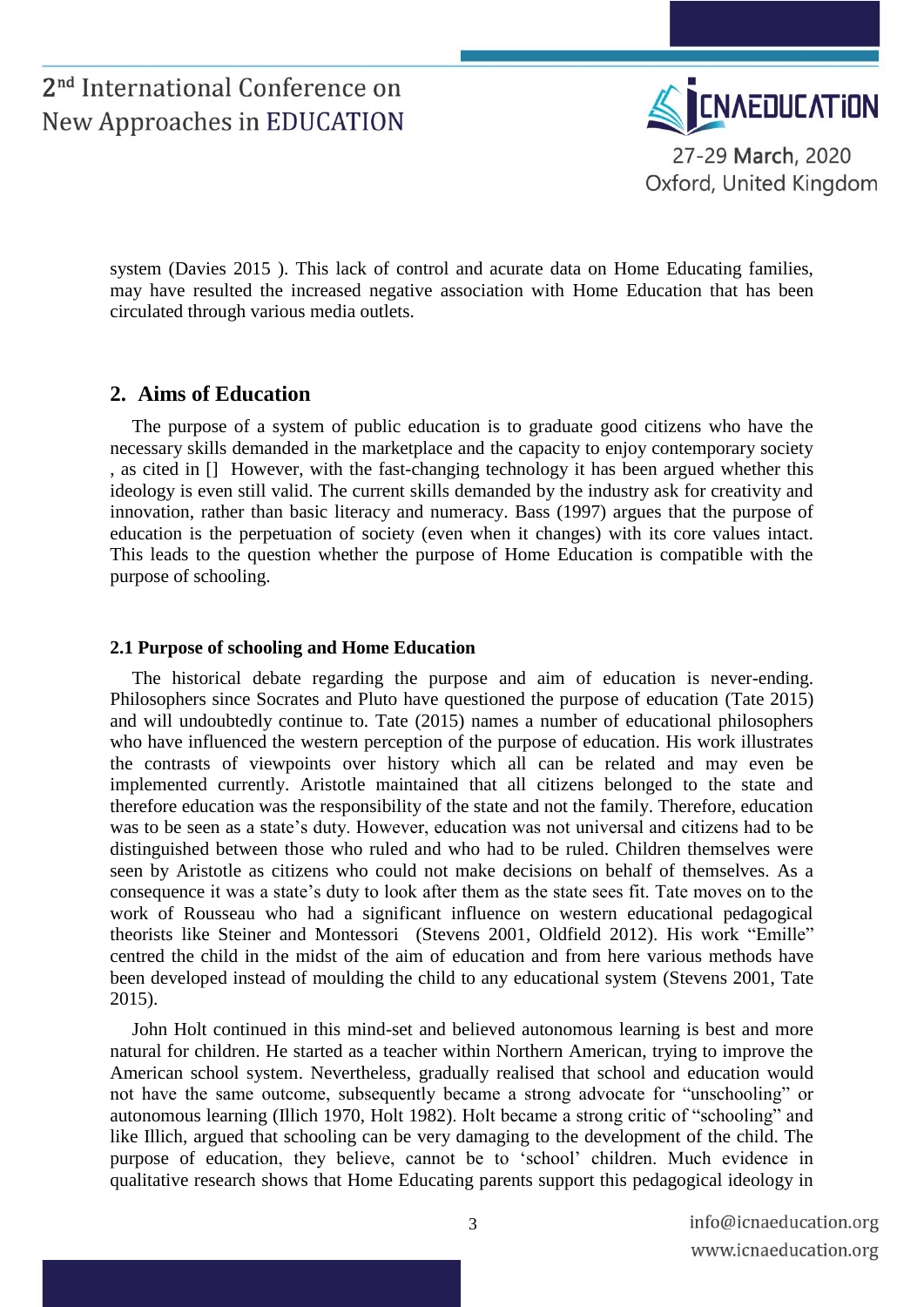

the United Kingdom [\(Meighan 1995,](#page-6-1) [Webb 1999,](#page-7-2) [Fortune-Wood 2000,](#page-5-5) [Rothermel 2000,](#page-6-2) [Rothermel 2011,](#page-6-3) [Ray 2013 \)](#page-6-4). Although research indicates the motives for Home Education may vary immensely from one family to another, or even one child to another [\(Neuman and](#page-6-5)  [Guterman 2016\)](#page-6-5), it has been frequently evident that the parents who have had children in school and chose to withdraw them is due to a deficit in the education available for their children in schools [\(Webb 2009 ,](#page-7-3) [Rothermel 2011,](#page-6-3) [Davies 2015\)](#page-5-0). This deficit represents the opposing views on the purpose of education of the state and the parents.

The role and purpose of education provided by the state is often not in line with those of families choosing to home educate. The concepts and methods of mainstream education are not identical in home education [\(Galen and Pitman 1991\)](#page-5-6).

There have been numerous case studies which highlight the parental philosophical motives for opting to home educate [\(Mullarney 1983,](#page-6-6) [Stevens 2001,](#page-7-1) [Anon 2005 ,](#page-4-0) [Janice Aurini and](#page-5-7)  [Davies 2005 ,](#page-5-7) [Rothermel 2011,](#page-6-3) [Neuman and Guterman 2016\)](#page-6-5). Home educators whose children have experienced school may have different motives from those whose children have never been to school. However, their perspectives about the role and purpose of education while at home may not be as diverse. In order to commit to Home Education, parents share the strong belief that they can do better than what is currently provided by the state [\(Spiegler](#page-6-7)  [2010\)](#page-6-7).

#### **2.2 Current measurements of education**

Case studies and other forms of qualitative research show the effectiveness and success of Home Education in the United States. It has been claimed and widely accepted in academic journals that home educated children outperform their "schooled" peers in literacy and maths assessment. [\(Meighan 1995,](#page-6-1) [Ray 2013 \)](#page-6-4). These assessments are used in schools to measure the pupil's progress or as examinations. The critique of this claim could be that the participants in such research are merely a selected sub-group from the many home educated children. The families that would consent for their children to be assessed and their performance to be graded for comparison between them and other schooled peers are not necessarily representative. These parents are most likely to be parents who motivate their children academically and the children would be familiar with and comfortable about being put in learning conditions similar to school [\(Arora 2003\)](#page-5-8). Hence such research that shows home educated children to be outperforming their peers academically may not be completely impartial. In order to judge or measure educational success the role and purpose of the education provided at home must be taken into consideration.

Other research has also shown that in addition to academic advancement, Home Educated children also score higher in self-esteem and being more active in the community [\(Basham](#page-5-9)  [2001,](#page-5-9) [Ray 2013 \)](#page-6-4). The reason that Home educated children appear to do better because they have had an education which gave them a sound and solid academic skills and confident social and emotional structure. The formation of bonds between child and parent allowed development of academic, social and emotional and intellectual. Moreoever it seems that adopting a ahild-centred method, fulfils the child's interest and has better impact on their development [\(Ray 2004\)](#page-6-8).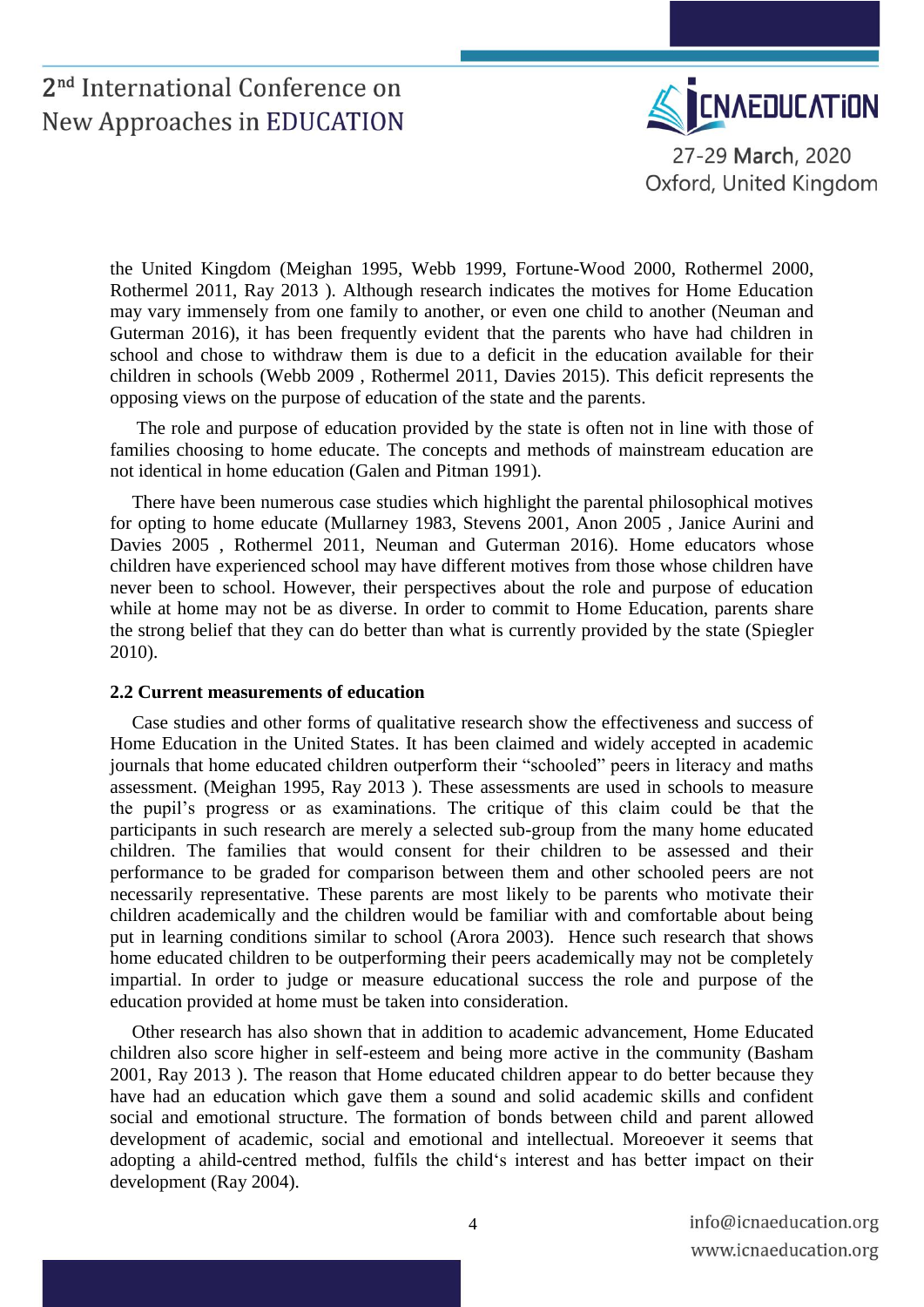

However, these assessments would evaluate home educated children using school measurements. Hence to assume both schooled and home educated children would have a similar outcome or could be comparable to each other is unfair and inaccurate. Furthermore, both Pattison and Rothermel agree that the success of home education cannot be measured using concepts of successful "schooling" [\(Rothermel 2011,](#page-6-3) [Pattison 2015\)](#page-6-9).

"*It is possible therefore that homeschooled students are [actually] at a disadvantage being measured with instruments that are aimed at the knowledge, values, skills and behaviour state-school students are supposed to learn, interpret internalize and exhibit*" [\(Ray](#page-6-4)  [2013 \)](#page-6-4) p329.

Home education methods vary from one family to another, from complete autonomous and unstructured, through child-led, or semi-structured to structured. Watson argues home educated children can and should therefore only represent themselves and are not comparable with their school peers [\(Watson 2018\)](#page-7-4). Hence using the national curriculum as the basis of the suitability of education by local authority [\(Monk](#page-6-10) 2004 ), would seem inappropriate and subjective.

#### **3. Conclusion**

In light of the hindrance of finding an appropriate way of measurement for the success of Home Education, it is necessary to review how success in education is measured and to develop new philosophical and theoretical concepts that would be inclusive of the purpose and approaches of home education alongside those of schooling [\(Thomas and Pattison 2013\)](#page-7-5).

As home education includes more than just subjects and regards the well-being of a child as part of their educational journey, the standardised tests have little meaning for Home Educators other than something to fall back on. Moreover, not all families follow the National Curriculum or adopt schooling at home. As such, to expect home educated children to reach the key milestones set out in National Curriculum or to compare children's achievements based on that, is not only unreasonable but also discriminatory.

If we perceive education as an achievable end goal, other interpretations of education would not fall within these boundaries. Moreover, if we can't have a common interpretation of education in which other forms or alternative aims and methods can co-exist, we may never achieve education in the first place.

#### **References**

Almasoud, S. and S. R. Fowler (2016). "The Difference in Academic Achivements of Homeschooled and Non-Homeschooled Students " Home School Researcher **32**(1).

<span id="page-4-0"></span>Anon (2005 ). Britain: When Mum is Miss; Home education The Economist London. **375:** 34.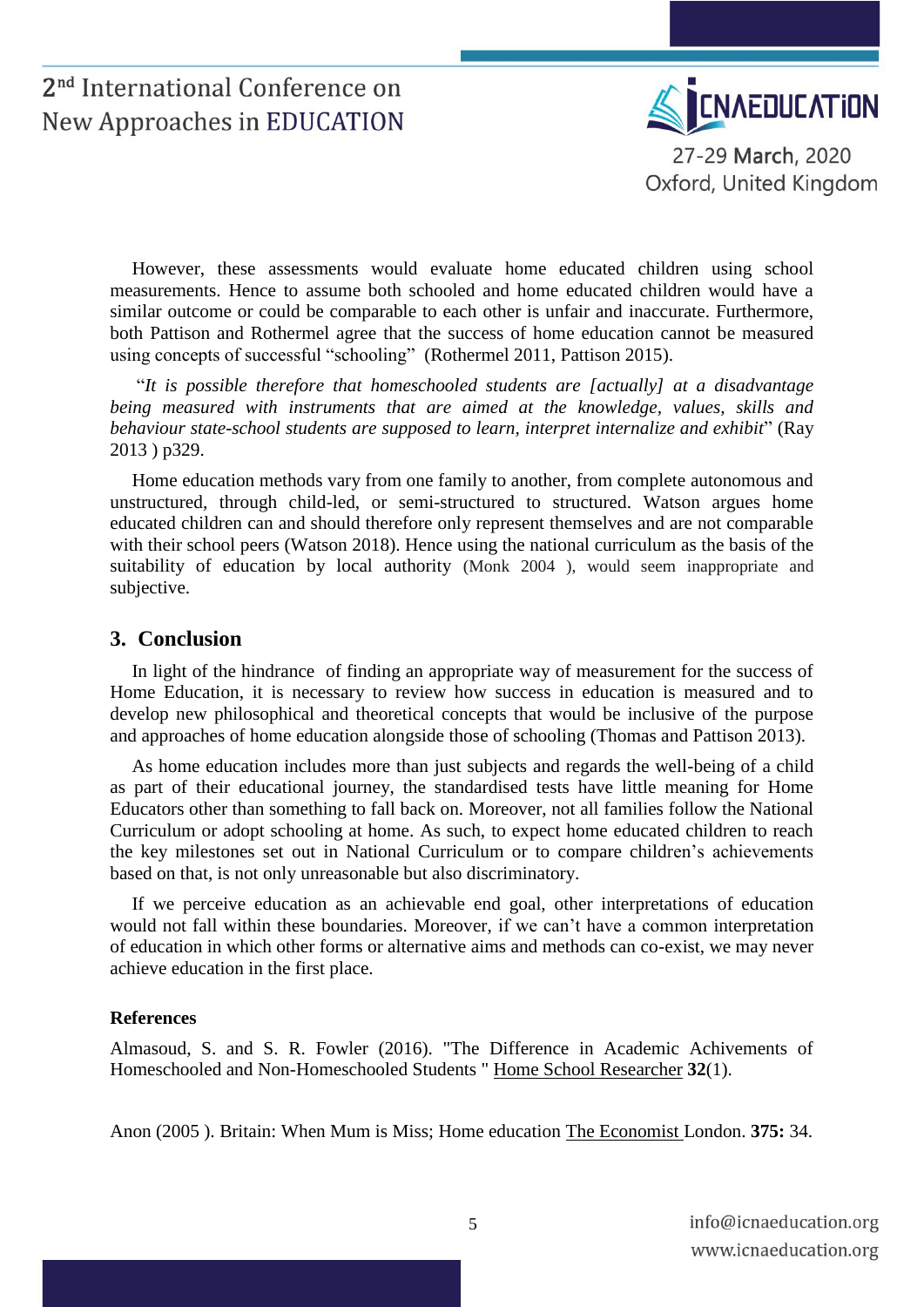

Oxford, United Kingdom

<span id="page-5-8"></span>Arora, T. C. M. J. (2003). "School-Aged Children who are Educated at Home by their Parents: is there a role for educatonal psychologists " Educatoinal Psychology in Practice **19**(2): 103-112.

<span id="page-5-9"></span>Basham, P. (2001). "Home Schooling: From the Extreme to the Mainstream." Public Policy Sources(51).

Bass, R. V. (1997). "The Purpose of Education " The Educational Forum **61**: 128-132.

<span id="page-5-0"></span>Davies, R. (2015). "Home education: then and now " Oxford Review of Education **41**(4): 534- 548.

<span id="page-5-2"></span>Davies, R. (2015 ). "A Suitable Education?" Other Education: The Journal of Educational Alternatives **4**(1): 16-32.

<span id="page-5-5"></span>Fortune-Wood, J. (2000). Doing it their way: home-based education and autonomous learning Nottingham Education Heretics Press

<span id="page-5-6"></span>Galen, J. v. and M. A. Pitman (1991). Home Schooling: political, historical and pedagogical perspective. New Jersey, Ablex Publishing Cooperation.

<span id="page-5-4"></span>Holt, J. (1982). How Children Fail Harmondsworth, Pengion.

<span id="page-5-3"></span>Illich, I. (1970). Deschooling society London, Marion Boyars

<span id="page-5-7"></span>Janice Aurini and S. Davies (2005 ). "Choice without market: homeschooling in the context of private education " British Journal of Sociology of Education **26**(4): 461-474.

Jones, T. (2013). "Through the lens of home-educated children: engagement in education " Educational Psychology **29**(2): 107-212.

<span id="page-5-1"></span>Meighan, R. (1988). Flexi-schooling. Education for tomorrow, starting yesterday Ticknall, Education Now Publishing Coorperative Limited.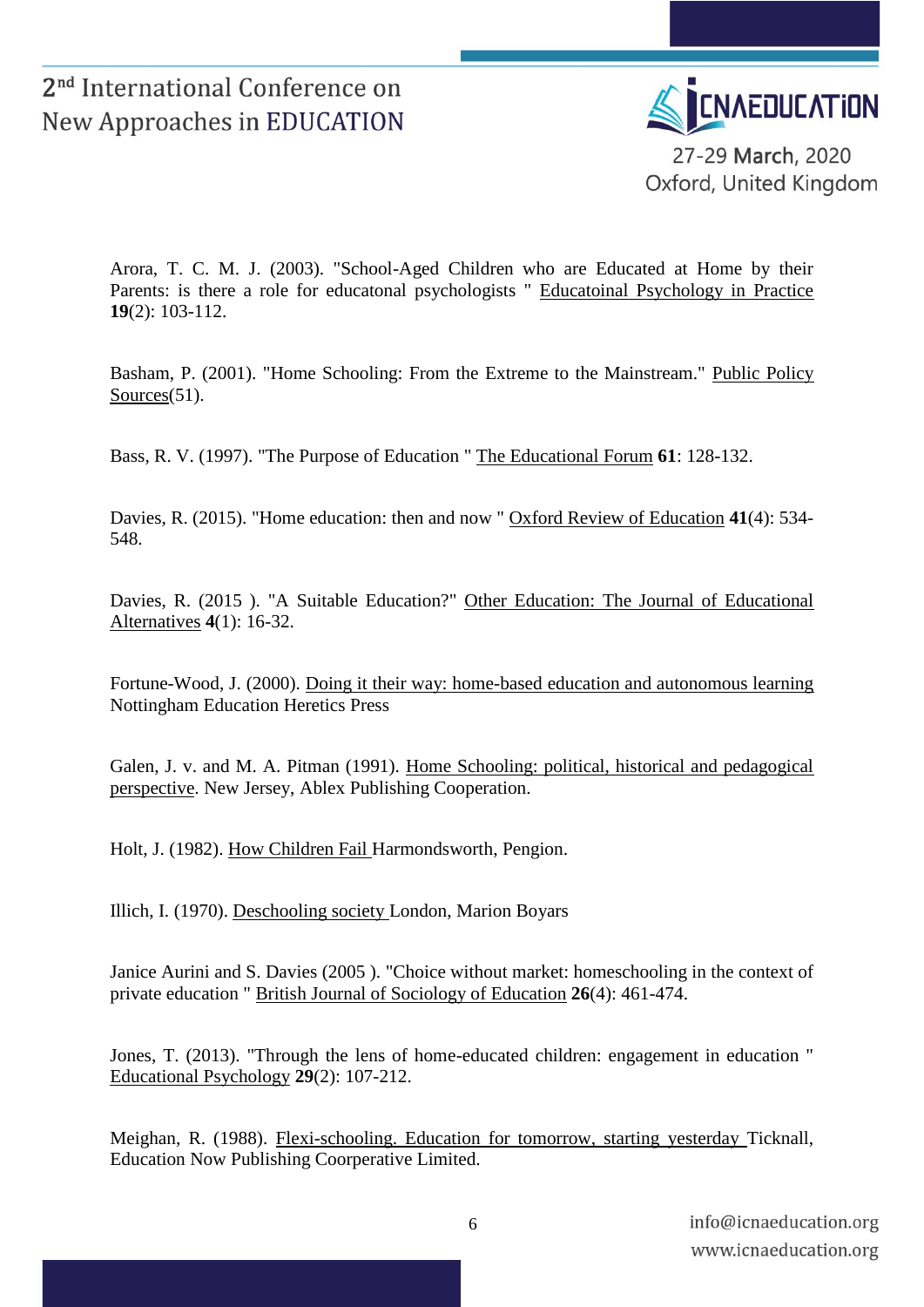

<span id="page-6-1"></span>Meighan, R. (1995). "Home-based education effectiveness research and some of its implications." Educational review **47**: 275-287.

<span id="page-6-10"></span>Monk, D. (2004 ). "Problematising home education: Challenging 'parental rights' and 'socialisation'." Legal Issues **24** (4 ): 568-598.

<span id="page-6-6"></span>Mullarney, M. (1983). Anything school can do you can do better Dublin, Arlen House.

<span id="page-6-5"></span>Neuman, A. and O. Guterman (2016). "The clash of two world views - a constructivist analysis of home-educating families' perception of education " Pedagogy, Culture & Society **24**(3): 359-369

<span id="page-6-0"></span>Oldfield, L. (2012). Free to Learn Steiner Waldorf Early Childhood Care and Education Stroud Hawthorn Press.

<span id="page-6-9"></span>Pattison, H. (2015). "How to Desire Differenlty: Home Eduction as a Heterotopia." Journal of Philosophy of Education **49**(4): 619-637.

<span id="page-6-4"></span>Ray, B. D. (2013 ). "Homeschooling Associated with Beneficial Learner and Social Outcomes but Educators Do Not Promote it " Peabody Journal of Education **88**(3): 324-341.

<span id="page-6-8"></span>Ray, D. B. (2004). "Homeschoolers on to college: What Research Shows US." The journal of College admission.

<span id="page-6-2"></span>Rothermel, P. (2000). "The third way in education " Education 3-13 **28**(1): 49-54.

<span id="page-6-3"></span>Rothermel, P. (2011). "Setting the record straight: interviews with a hundred british home educating families " Journal of Unschooling and Alternative Learning **5**(10).

<span id="page-6-7"></span>Spiegler, T. (2010). "Parent's motives for home education: The influence of methodological design and social context " International Electronic Journal of Elementary Education **3**(1): 57- 70.